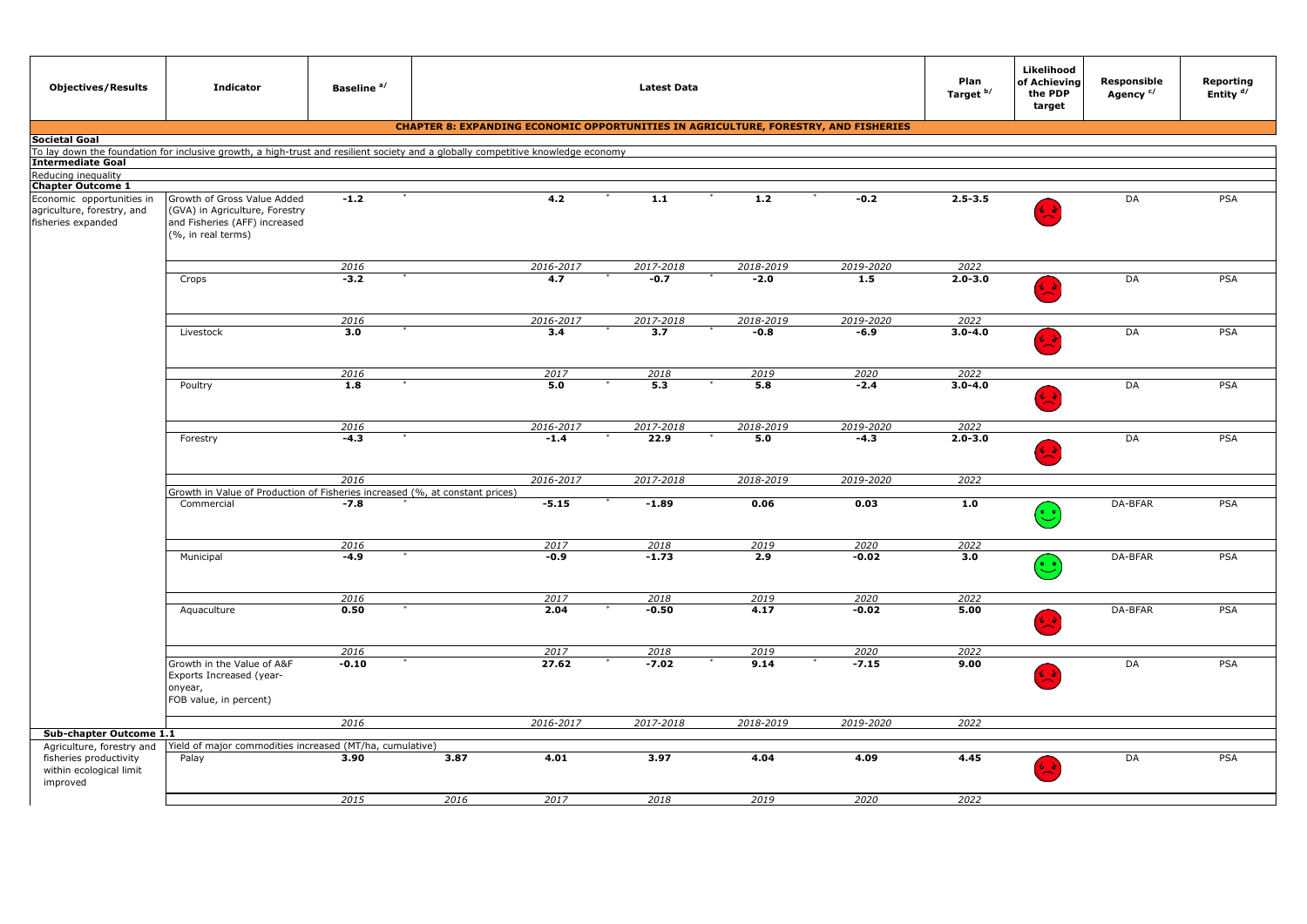| <b>Objectives/Results</b> | <b>Indicator</b>                                                   | Baseline <sup>a/</sup> |          |          | <b>Latest Data</b>                                                                         |          |          | Plan<br>Target b/ | Likelihood<br>of Achieving<br>the PDP<br>target | Responsible<br>Agency <sup>c/</sup> | Reporting<br>Entity <sup>d/</sup> |
|---------------------------|--------------------------------------------------------------------|------------------------|----------|----------|--------------------------------------------------------------------------------------------|----------|----------|-------------------|-------------------------------------------------|-------------------------------------|-----------------------------------|
|                           |                                                                    |                        |          |          | <b>CHAPTER 8: EXPANDING ECONOMIC OPPORTUNITIES IN AGRICULTURE, FORESTRY, AND FISHERIES</b> |          |          |                   |                                                 |                                     |                                   |
|                           | White Corn                                                         | 1.70                   | 1.72     | 1.80     | 1.86                                                                                       | 1.88     | 1.89     | 2.50              | نمية                                            | DA                                  | <b>PSA</b>                        |
|                           |                                                                    | 2015                   | 2016     | 2017     | 2018                                                                                       | 2019     | 2020     | 2022              |                                                 |                                     |                                   |
|                           | Yellow Corn                                                        | 4.20                   | 3.97     | 4.22     | 4.15                                                                                       | 4.18     | 4.18     | 5.00              |                                                 | DA                                  | PSA                               |
|                           |                                                                    |                        |          |          |                                                                                            |          |          |                   |                                                 |                                     |                                   |
|                           |                                                                    | 2015                   | 2016     | 2017     | 2018                                                                                       | 2019     | 2020     | 2022              |                                                 |                                     |                                   |
|                           | Banana                                                             | 20.50                  | 20.10    | 20.52    | 20.90                                                                                      | 20.39    | 20.10    | 25.00             | $\frac{1}{2}$                                   | DA                                  | <b>PSA</b>                        |
|                           |                                                                    | 2015                   | 2016     | 2017     | 2018                                                                                       | 2019     | 2020     | 2022              |                                                 |                                     |                                   |
|                           | Pineapple                                                          | 41.10                  | 40.10    | 40.48    | 41.26                                                                                      | 41.60    | 40.40    | 44.00             | $\frac{1}{2}$                                   | DA                                  | <b>PSA</b>                        |
|                           |                                                                    | 2015                   | 2016     | 2017     | 2018                                                                                       | 2019     | 2020     | 2022              |                                                 |                                     |                                   |
|                           | Mango                                                              | 4.80                   | 4.30     | 3.96     | 3.83                                                                                       | 3.95     | 4.00     | 5.50              | $\frac{1}{2}$                                   | DA                                  | PSA                               |
|                           |                                                                    | 2015                   | 2016     | 2017     | 2018                                                                                       | 2019     | 2020     | 2022              |                                                 |                                     |                                   |
|                           | Sugarcane                                                          | 54.40                  | 54.55    | 66.95    | 56.53                                                                                      | 54.63    | 61.16    | 70.00             | $\left(\frac{\bullet}{\bullet}\right)$          | <b>SRA</b>                          | <b>PSA</b>                        |
|                           |                                                                    | 2015                   | 2016     | 2017     | 2018                                                                                       | 2019     | 2020     | 2022              |                                                 |                                     |                                   |
|                           | Cassava                                                            | 12.20                  | 12.00    | 12.00    | 11.96                                                                                      | 11.83    | 11.89    | 19.30             | فيبة                                            | DA                                  | PSA                               |
|                           |                                                                    | 2015                   | 2016     | 2017     | 2018                                                                                       | 2019     | 2020     | 2022              |                                                 |                                     |                                   |
|                           | Coffee                                                             | 0.60                   | 0.60     | 0.55     | 0.53                                                                                       | 0.54     | 0.54     | 2.00              | $\frac{1}{2}$                                   | DA                                  | <b>PSA</b>                        |
|                           |                                                                    | 2015                   | 2016     | 2017     | 2018                                                                                       | 2019     | 2020     | 2022              |                                                 |                                     |                                   |
|                           | Cacao                                                              | 0.40                   | 0.42     | 0.38     | 0.29                                                                                       | 0.28     | 0.30     | 1.30              |                                                 | DA                                  | PSA                               |
|                           |                                                                    | 2015                   | 2016     | 2017     | 2018                                                                                       | 2019     | 2020     | 2022              |                                                 |                                     |                                   |
|                           | Rubber                                                             | 1.80                   | 1.62     | 1.80     | 1.85                                                                                       | 1.88     | 1.83     | 2.60              | نمية                                            | DA                                  | PSA                               |
|                           |                                                                    | 2015                   | 2016     | 2017     | 2018                                                                                       | 2019     | 2020     | 2022              |                                                 |                                     |                                   |
|                           | Abaca                                                              | 0.52                   | 0.53     | 0.52     | 0.54                                                                                       | 0.55     | 0.54     | 0.56              | $\left(\frac{\bullet\bullet}{\bullet}\right)$   | DA-PhilFIDA                         | <b>PSA</b>                        |
|                           |                                                                    | 2015                   | 2016     | 2017     | 2018                                                                                       | 2019     | 2020     | 2022              |                                                 |                                     |                                   |
|                           | /olume of production increased ('000 MT, cumulative) <sup>e/</sup> |                        |          |          |                                                                                            |          | $***$    |                   |                                                 |                                     |                                   |
|                           | Hog                                                                | 2,120.30               | 2,231.66 | 2,265.02 | 2,319.76                                                                                   | 2,296.65 | 2,142.65 | 2,475.50          | في                                              | DA                                  | <b>PSA</b>                        |
|                           |                                                                    | 2015                   | 2016     | 2017     | 2018                                                                                       | 2019     | 2020     | 2022              |                                                 |                                     |                                   |
|                           |                                                                    |                        |          |          |                                                                                            |          |          |                   |                                                 |                                     |                                   |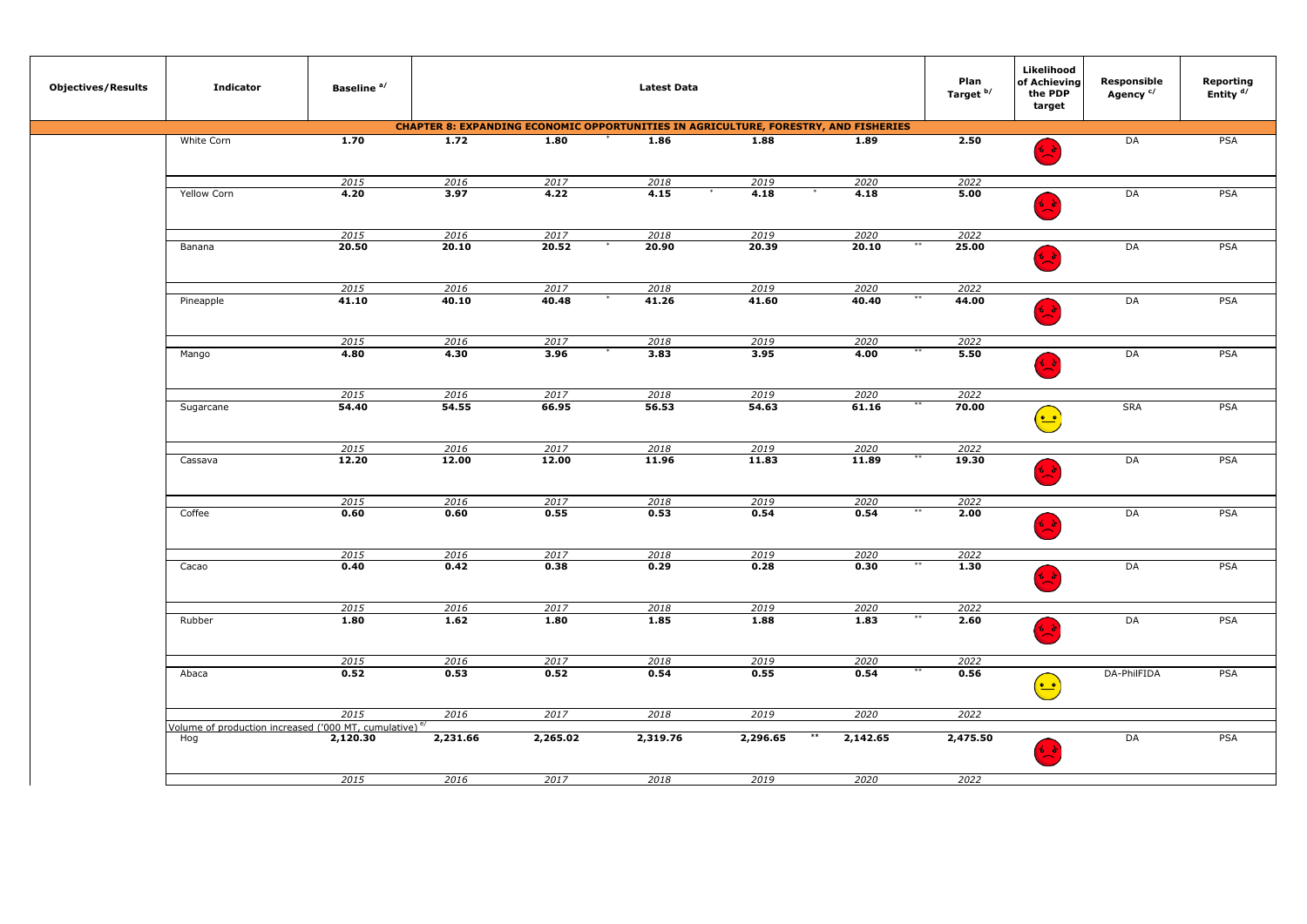| <b>Objectives/Results</b> | <b>Indicator</b>         | Baseline <sup>a/</sup> |          |          | <b>Latest Data</b>                                                                         |          |                 | Plan<br>Target b/ | Likelihood<br>of Achieving<br>the PDP<br>target                                 | Responsible<br>Agency <sup>c/</sup> | Reporting<br>Entity <sup>d/</sup> |
|---------------------------|--------------------------|------------------------|----------|----------|--------------------------------------------------------------------------------------------|----------|-----------------|-------------------|---------------------------------------------------------------------------------|-------------------------------------|-----------------------------------|
|                           |                          |                        |          |          | <b>CHAPTER 8: EXPANDING ECONOMIC OPPORTUNITIES IN AGRICULTURE, FORESTRY, AND FISHERIES</b> |          |                 |                   |                                                                                 |                                     |                                   |
|                           | Goat                     | 77.50                  | 77.45    | 77.34    | 76.95                                                                                      | 76.36    | 71.72           | 83.00             | في                                                                              | DA                                  | <b>PSA</b>                        |
|                           |                          | 2015                   | 2016     | 2017     | 2018                                                                                       | 2019     | 2020            | 2022              |                                                                                 |                                     |                                   |
|                           | Dairy                    | 20.40                  | 21.16    | 22.76    | 23.69                                                                                      | 24.38    | 26.71           | 31.80             |                                                                                 | DA                                  | PSA                               |
|                           |                          |                        |          |          |                                                                                            |          |                 |                   | $\left(\begin{matrix}\bullet & \bullet \\ \bullet & \bullet\end{matrix}\right)$ |                                     |                                   |
|                           |                          | 2015                   | 2016     | 2017     | 2018                                                                                       | 2019     | 2020            | 2022              |                                                                                 |                                     |                                   |
|                           | Chicken                  | 1,660.80               | 1,674.51 | 1,745.89 | 1,836.66                                                                                   | 1,927.41 | 1,809.85        | 2,246.20          | $\frac{1}{2}$                                                                   | DA                                  | <b>PSA</b>                        |
|                           |                          | 2015                   | 2016     | 2017     | 2018                                                                                       | 2019     | 2020            | 2022              |                                                                                 |                                     |                                   |
|                           | Chicken Egg              | 444.60                 | 461.72   | 492.41   | 533.91                                                                                     | 583.23   | $***$<br>605.79 | 553.30            | $\odot$                                                                         | DA                                  | PSA                               |
|                           |                          | 2015                   | 2016     | 2017     | 2018                                                                                       | 2019     | 2020            | 2022              |                                                                                 |                                     |                                   |
|                           | Vegetables               | 1,614.25               | 1,565.37 | 1,641.50 | 1,622.90                                                                                   | 1,678.61 | 1,672.29        | 2,171.70          | $\rightarrow$                                                                   | DA                                  | PSA                               |
|                           |                          | 2015                   | 2016     | 2017     | 2018                                                                                       | 2019     | 2020            | 2022              |                                                                                 |                                     |                                   |
|                           | Tilapia                  | 311.70                 |          | 310.97   | 321.08                                                                                     | 321.2    | 304.3           | 392.80            | 6 ò                                                                             | DA-BFAR                             | <b>PSA</b>                        |
|                           |                          | 2015                   |          | 2017     | 2018                                                                                       | 2019     | 2020            | 2022              |                                                                                 |                                     |                                   |
|                           | Bangus                   | 392.70                 |          | 416.40   | 400.12                                                                                     | 414.9    | 421             | 505.90            |                                                                                 | DA-BFAR                             | PSA                               |
|                           |                          | 2015                   |          | 2017     | 2018                                                                                       | 2019     | 2020            | 2022              |                                                                                 |                                     |                                   |
|                           | Seaweeds                 | 1,566.40               |          | 1,415.30 | 1,478.30                                                                                   | 1,500.00 | 1,468.70        | 2,204.00          |                                                                                 | DA-BFAR                             | <b>PSA</b>                        |
|                           |                          | 2015                   |          | 2017     | 2018                                                                                       | 2019     | 2020            | 2022              |                                                                                 |                                     |                                   |
|                           | Tiger prawns             | 49.60                  |          | 46.20    | 44.88                                                                                      | 46.00    | 42.50           | 96.70             | 6 S                                                                             | DA-BFAR                             | PSA                               |
|                           |                          | 2015                   |          | 2017     | 2018                                                                                       | 2019     | 2020            | 2022              |                                                                                 |                                     |                                   |
|                           | White Shrimp             | 2.10                   |          | 2.23     | 2.21                                                                                       | 2.05     | 2.32            | 4.20              | もよ                                                                              | DA-BFAR                             | PSA                               |
|                           |                          | 2015                   |          | 2017     | 2018                                                                                       | 2019     | 2020            | 2022              |                                                                                 |                                     |                                   |
|                           | Logs $(m^3)$             | 842.00                 |          | 733.50   | 884.30                                                                                     | 948.10   | 810.10          | 1,005.40          | ني کا                                                                           | DENR-FMB                            | DENR-FMB                          |
|                           |                          | 2015                   |          | 2017     | 2018                                                                                       | 2019     | 2020            | 2022              |                                                                                 |                                     |                                   |
|                           | Almaciga Resin ('000 kg) | 445.00                 |          | 204.65   | 204.50                                                                                     | 739.96   | 813.74          | 531.40            | $\left(\begin{matrix}\bullet\\ \bullet\end{matrix}\right)$                      | DENR-FMB                            | DENR-FMB                          |
|                           |                          | 2015                   |          | 2017     | 2018                                                                                       | 2019     | 2020            | 2022              |                                                                                 |                                     |                                   |
|                           | Bamboo ('000 pc)         | 1,097.00               |          | 998.15   | 1,194.90                                                                                   | 1,636.98 | 938.67          | 1,309.90          |                                                                                 | DENR-FMB                            | DENR-FMB                          |
|                           |                          | 2015                   |          | 2017     | 2018                                                                                       | 2019     | 2020            | 2022              |                                                                                 |                                     |                                   |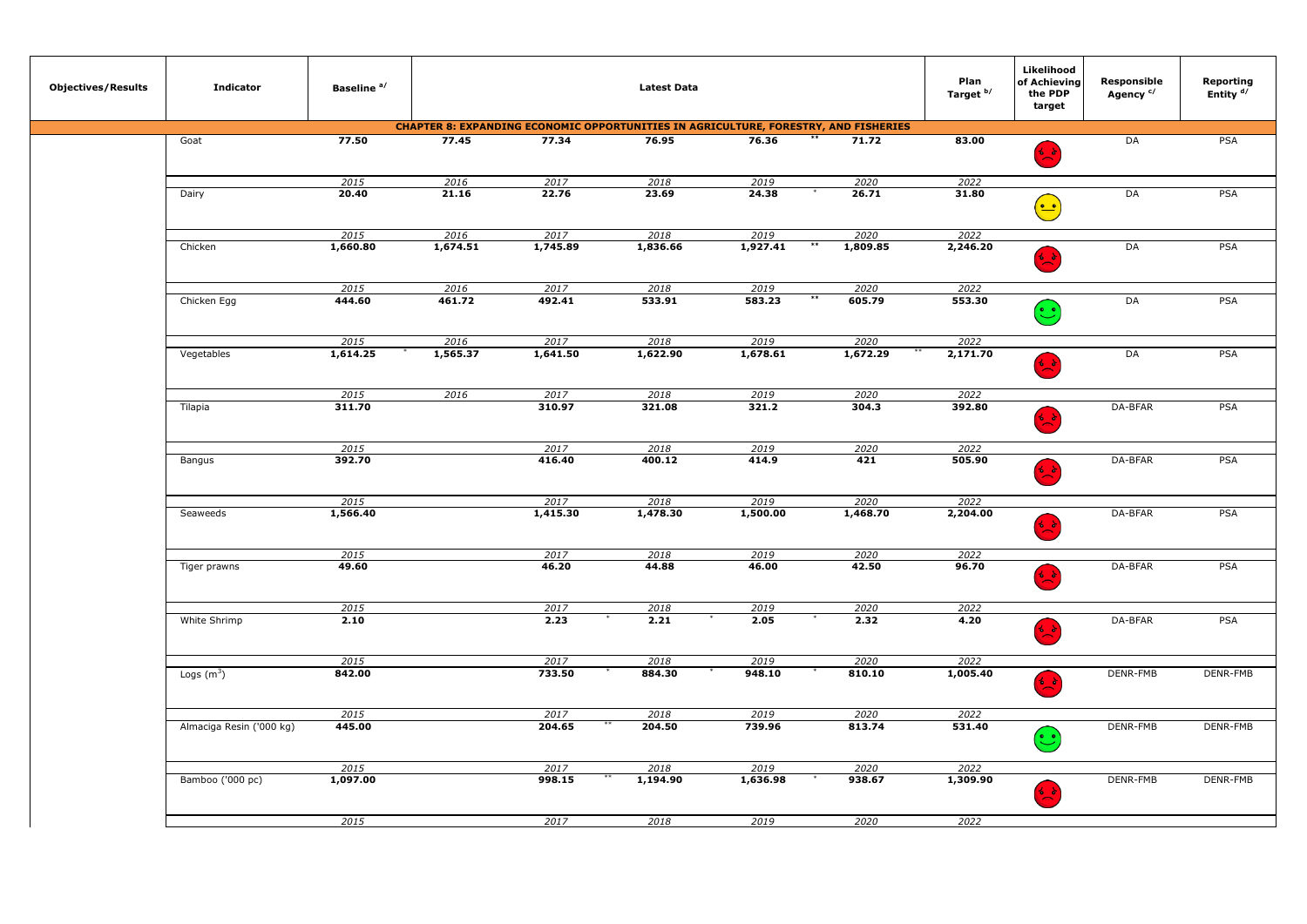| <b>Objectives/Results</b>                                  | <b>Indicator</b>                                                          | Baseline <sup>a/</sup> |                                                                                                                           | <b>Latest Data</b> |                 |                         | Plan<br>Target b/ | Likelihood<br>of Achieving<br>the PDP<br>target | Responsible<br>Agency <sup>c/</sup> | Reporting<br>Entity <sup>d/</sup> |
|------------------------------------------------------------|---------------------------------------------------------------------------|------------------------|---------------------------------------------------------------------------------------------------------------------------|--------------------|-----------------|-------------------------|-------------------|-------------------------------------------------|-------------------------------------|-----------------------------------|
|                                                            |                                                                           |                        | <b>CHAPTER 8: EXPANDING ECONOMIC OPPORTUNITIES IN AGRICULTURE, FORESTRY, AND FISHERIES</b>                                |                    |                 |                         |                   |                                                 |                                     |                                   |
|                                                            | ostharvest losses of key agricultural commodities reduced (%, cumulative) |                        |                                                                                                                           |                    |                 |                         |                   |                                                 |                                     |                                   |
|                                                            | Rice                                                                      | 14.0                   |                                                                                                                           | 13.7               |                 |                         | 12.0              | 63                                              | DA                                  | DA-PhilMech                       |
|                                                            |                                                                           | 2015                   |                                                                                                                           | 2018               |                 |                         | 2022              |                                                 |                                     |                                   |
| Technical support                                          | <b>Aggregate Outputs</b>                                                  |                        |                                                                                                                           |                    |                 |                         |                   |                                                 |                                     |                                   |
| services for perennial                                     |                                                                           |                        | rogram area for perennial crops provided with technical support services increased (ha) $^{f}$                            |                    |                 |                         |                   |                                                 |                                     |                                   |
| crops provided                                             | Mango                                                                     | 592                    | 459                                                                                                                       | 3,761              | 1,214           | 109                     | 22,632            |                                                 | DA                                  | DA                                |
|                                                            |                                                                           |                        |                                                                                                                           |                    |                 |                         |                   | 68                                              |                                     |                                   |
|                                                            |                                                                           | 2015                   | 2017                                                                                                                      | 2018               | 2019            | 2020                    | 2022              |                                                 |                                     |                                   |
|                                                            | Coffee                                                                    | 5,980                  | 6,267                                                                                                                     | 3,044              | 946             | 633                     | 57,146            |                                                 | DA                                  | DA                                |
|                                                            |                                                                           | 2015                   | 2017                                                                                                                      | 2018               | 2019            | 2020                    | 2022              |                                                 |                                     |                                   |
|                                                            | Cacao                                                                     | 5,448                  | 14,387                                                                                                                    | 4,498              | 1,697           | 929                     | 65,219            | د ه                                             | DA                                  | DA                                |
|                                                            |                                                                           | 2015                   | 2017                                                                                                                      | 2018               | 2019            | 2020                    | 2022              |                                                 |                                     |                                   |
|                                                            | Rubber                                                                    | 3,524                  | 4,789                                                                                                                     | 91                 | 84              | 44                      | 12,736            | $\bullet$                                       | DA                                  | DA                                |
|                                                            |                                                                           | 2015                   | 2017                                                                                                                      | 2018               | 2019            | 2020                    | 2022              |                                                 |                                     |                                   |
|                                                            | Banana                                                                    | 670                    | 620                                                                                                                       | 875                | 89              | 25                      | 9,540             |                                                 | DA                                  | DA                                |
|                                                            |                                                                           | 2015                   | 2017                                                                                                                      | 2018               | 2019            | 2020                    | 2022              |                                                 |                                     |                                   |
|                                                            | Pineapple                                                                 | 38                     | 45                                                                                                                        | 203                | 28              | $\overline{\mathbf{4}}$ | 1,005             | نړ ځ                                            | DA                                  | DA                                |
|                                                            |                                                                           | 2015                   | 2017                                                                                                                      | 2018               | 2019            | 2020                    | 2022              |                                                 |                                     |                                   |
|                                                            | Cassava                                                                   | 222,993                | 119,357                                                                                                                   | 39,332             | 64,688          | 7,057                   | 1,788,589         | د ،                                             | DA                                  | DA                                |
|                                                            |                                                                           | 2015                   | 2017                                                                                                                      | 2018               | 2019            | 2020                    | 2022              |                                                 |                                     |                                   |
|                                                            | Abaca                                                                     | 134,195                | 153,754                                                                                                                   | 141,614            | 155,454         | 156,604                 | 827,850           | $\odot$                                         | DA-PhilFIDA                         | DA-PhilFIDA                       |
|                                                            |                                                                           | 2015                   | 2017                                                                                                                      | 2018               | 2019            | 2020                    | 2022              |                                                 |                                     |                                   |
| Technical support<br>services for staple crops<br>provided | Palay                                                                     | 355,782                | Program harvest area for staple crops provided with technical support services increased (ha) $^{\mathfrak{f}}$<br>84,276 | 714,046            | 407,715         | 375,889                 | 1,899,248         | $\odot$                                         | DA                                  | DA                                |
|                                                            |                                                                           |                        |                                                                                                                           |                    |                 |                         |                   |                                                 |                                     |                                   |
|                                                            | Yellow corn                                                               | 2015<br>535,163        | 2017<br>676,585                                                                                                           | 2018<br>770,625    | 2019<br>870,867 | 2020<br>134,825         | 2022<br>3,329,918 |                                                 | DA                                  | DA                                |
|                                                            |                                                                           |                        |                                                                                                                           |                    |                 |                         |                   | $\ddot{\cdot}$                                  |                                     |                                   |
|                                                            |                                                                           | 2015                   | 2017                                                                                                                      | 2018               | 2019            | 2020                    | 2022              |                                                 |                                     |                                   |
|                                                            | White corn                                                                | 201,138                | 181,435                                                                                                                   | 359,741            | 293,342         | 91,641                  | 1,345,978         | $\left[\begin{matrix}\cdot\end{matrix}\right]$  | DA                                  | DA                                |
|                                                            |                                                                           | 2015                   | 2017                                                                                                                      | 2018               | 2019            | 2020                    | 2022              |                                                 |                                     |                                   |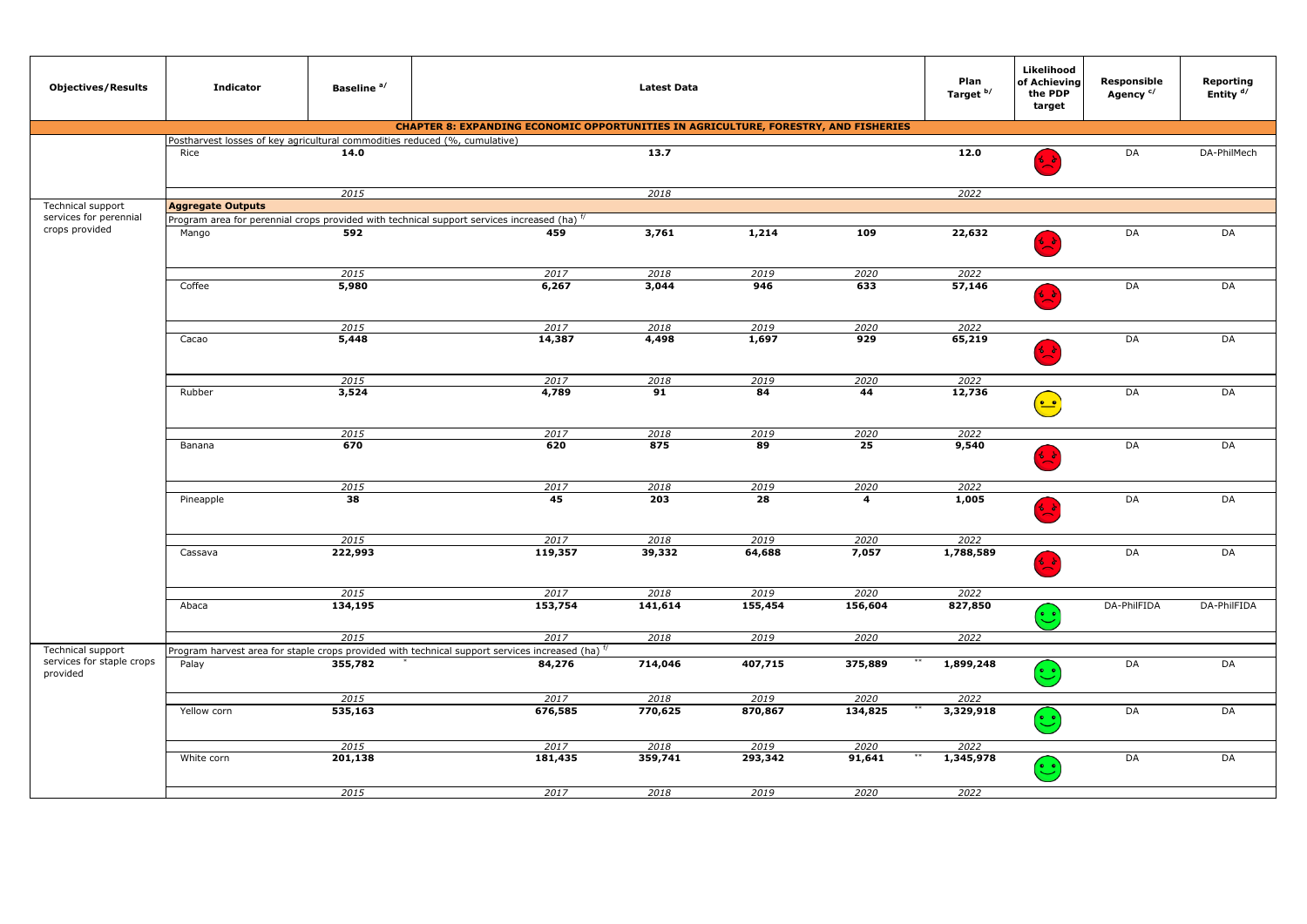| <b>Objectives/Results</b>                                                             | <b>Indicator</b>                                                                                                                   | Baseline <sup>a/</sup> |                                                                                                                             | <b>Latest Data</b> |         |         | Plan<br>Target b/ | Likelihood<br>of Achieving<br>the PDP<br>target | Responsible<br>Agency <sup>c/</sup> | Reporting<br>Entity <sup>d/</sup>                                     |
|---------------------------------------------------------------------------------------|------------------------------------------------------------------------------------------------------------------------------------|------------------------|-----------------------------------------------------------------------------------------------------------------------------|--------------------|---------|---------|-------------------|-------------------------------------------------|-------------------------------------|-----------------------------------------------------------------------|
|                                                                                       |                                                                                                                                    |                        | <b>CHAPTER 8: EXPANDING ECONOMIC OPPORTUNITIES IN AGRICULTURE, FORESTRY, AND FISHERIES</b>                                  |                    |         |         |                   |                                                 |                                     |                                                                       |
| Technical support<br>services for livestock,<br>poultry and dairy<br>provided         | Number of group<br>beneficiaries provided with<br>technical support services<br>increased <sup>f/</sup>                            | 530                    | 2,125                                                                                                                       | 1,989              | 1,602   | 2,080   | 6,763             | ڦ                                               | DA-NLP, DA-NDA<br>(for Dairy)       | DA-NLP, DA-NDA<br>(for Dairy)                                         |
|                                                                                       |                                                                                                                                    | 2015                   | 2017                                                                                                                        | 2018               | 2019    | 2020    | 2022              |                                                 |                                     |                                                                       |
| Technical support<br>services for fisheries<br>provided                               | Number of fisherfolk provided<br>with production support<br>increased <sup>f/</sup>                                                | 118,732                | 110,206                                                                                                                     | 107,412            | 63,197  | 63,610  | 1,399,177         |                                                 | DA-BFAR                             | DA-BFAR                                                               |
|                                                                                       |                                                                                                                                    | 2015                   | 2017                                                                                                                        | 2018               | 2019    | 2020    | 2022              |                                                 |                                     |                                                                       |
| Agricultural and fisheries<br>machinery, equipment<br>and facilities distributed      | Number of group<br>beneficiaries provided with<br>agricultural and fishery<br>machineries and equipment<br>increased <sup>f/</sup> | 3,899                  | 6,056                                                                                                                       | 4,891              | 4,483   | 3,662   | 44,863            | $\frac{1}{2}$                                   | DA, DA-PhilFIDA,<br><b>NLP</b>      | DA, DA-PhilFIDA,<br>PCA, DA-BFAR, DA- PCA, DA-BFAR, DA-<br><b>NLP</b> |
|                                                                                       |                                                                                                                                    | 2015                   | 2017                                                                                                                        | 2018               | 2019    | 2020    | 2022              |                                                 |                                     |                                                                       |
| Production forest, for tree<br>plantation and non-timber<br>forest products increased | Tree plantation                                                                                                                    | 649,941                | Area within the production forest, for tree plantation and non-timber forest products increased (ha, cumulative)<br>838,992 | 870,802            | 875,843 | 889,878 | 731,940           | ಲ                                               | DENR-FMB                            | DENR-FMB                                                              |
|                                                                                       |                                                                                                                                    | 2015                   | 2017                                                                                                                        | 2018               | 2019    | 2020    | 2022              |                                                 |                                     |                                                                       |
|                                                                                       | Non-Timber Forest<br>Products                                                                                                      | 402,347                | 475,924                                                                                                                     | 495,969            | 501,051 | 521,319 | 453,108           | فْ                                              | DENR-FMB                            | DENR-FMB                                                              |
|                                                                                       |                                                                                                                                    | 2015                   | 2017                                                                                                                        | 2018               | 2019    | 2020    | 2022              |                                                 |                                     |                                                                       |
| Sub-chapter Outcome 1.2                                                               |                                                                                                                                    |                        |                                                                                                                             |                    |         |         |                   |                                                 |                                     |                                                                       |
| Agriculture, forestry and<br>fishery-based enterprises<br>increased                   | <b>Aggregate Outputs</b><br>Number of AFF-enterprises<br>with technical support<br>increased <sup>f/</sup>                         | 240                    | 304                                                                                                                         | 232                | 220     | 240     | 1,456             | $\mathbb{C}$                                    | DA                                  | DA                                                                    |
|                                                                                       |                                                                                                                                    | 2015                   | 2017                                                                                                                        | 2018               | 2019    | 2020    | 2022              |                                                 |                                     |                                                                       |
| <b>Chapter Outcome 2</b><br>Access to economic                                        | Growth in Labor Productivity                                                                                                       | 2.2                    | 12.4                                                                                                                        | 3.8                | 6.9     | $-3.2$  | $4.9 - 6.0$       |                                                 | DA                                  | <b>PSA</b>                                                            |
| opportunities by small<br>farmers and fisherfolk<br>increased                         | of Farmers and Fisherfolk<br>Increased (year-on-year at<br>constant prices, in percent)                                            |                        |                                                                                                                             |                    |         |         |                   |                                                 |                                     |                                                                       |
|                                                                                       |                                                                                                                                    | 2015                   | 2017                                                                                                                        | 2018               | 2019    | 2020    | 2022              |                                                 |                                     |                                                                       |
| Sub-chapter Outcome 2.2                                                               |                                                                                                                                    |                        |                                                                                                                             |                    |         |         |                   |                                                 |                                     |                                                                       |
| AFF research,<br>development, and                                                     | <b>Aggregate Outputs</b><br>Share of AFF research and                                                                              | 0.3                    | 1.1                                                                                                                         | 0.9                | 0.7     | 0.7     | 1.1               |                                                 | DA and DOST-                        | DOST-PCAARRD                                                          |
| extension (RD&E)<br>activities conducted                                              | development (R&D)<br>government budget to total<br>AFF GVA increased<br>(%, cumulative)                                            |                        |                                                                                                                             |                    |         |         |                   | $^{\circ}$                                      | <b>PCAARRD</b>                      |                                                                       |
|                                                                                       |                                                                                                                                    | 2015                   | 2017                                                                                                                        | 2018               | 2019    | 2020    | 2022              |                                                 |                                     |                                                                       |
|                                                                                       | Number of new technologies<br>increased                                                                                            | 68                     | 171                                                                                                                         | 162                | 121     | 89      | 826               | ಲಿ                                              | DA                                  | DA                                                                    |
|                                                                                       |                                                                                                                                    | 2015                   | 2017                                                                                                                        | 2018               | 2019    | 2020    | 2022              |                                                 |                                     |                                                                       |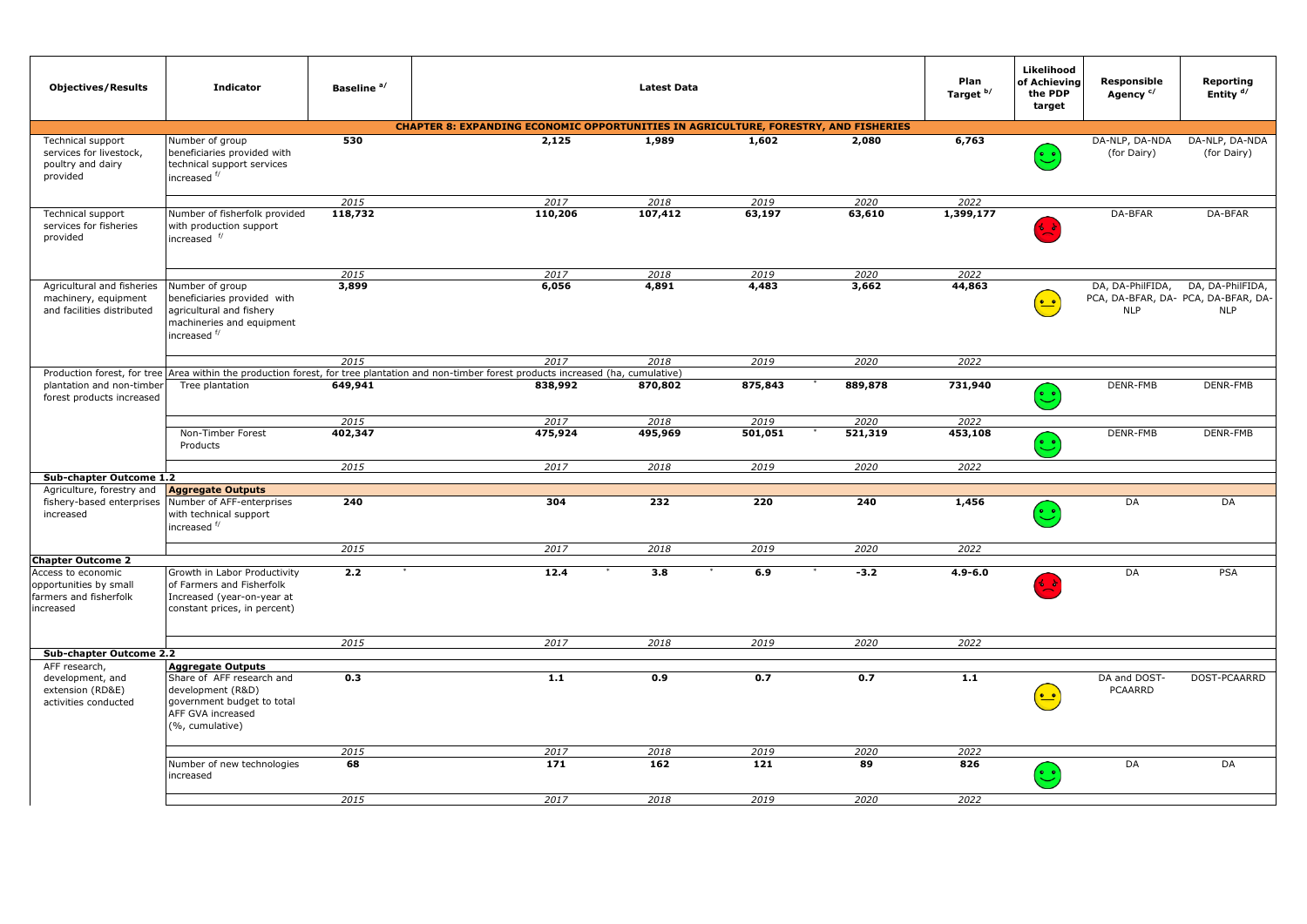| <b>Objectives/Results</b>                                                                    | <b>Indicator</b>                                                                                                                                                                                                             | Baseline <sup>a/</sup> |                                                                                            | <b>Latest Data</b> |           |           | Plan<br>Target b/ | Likelihood<br>of Achieving<br>the PDP<br>target | Responsible<br>Agency <sup>c/</sup> | Reporting<br>Entity <sup>d/</sup> |
|----------------------------------------------------------------------------------------------|------------------------------------------------------------------------------------------------------------------------------------------------------------------------------------------------------------------------------|------------------------|--------------------------------------------------------------------------------------------|--------------------|-----------|-----------|-------------------|-------------------------------------------------|-------------------------------------|-----------------------------------|
|                                                                                              |                                                                                                                                                                                                                              |                        | <b>CHAPTER 8: EXPANDING ECONOMIC OPPORTUNITIES IN AGRICULTURE, FORESTRY, AND FISHERIES</b> |                    |           |           |                   |                                                 |                                     |                                   |
|                                                                                              | Number of beneficiaries<br>provided with extension<br>services increased f/                                                                                                                                                  | 107,017                | 111,152                                                                                    | 133,979            | 138,808   | 120,826   | 610,396           | ಲ                                               | DA-ATI                              | DA-ATI                            |
|                                                                                              |                                                                                                                                                                                                                              | 2015                   | 2017                                                                                       | 2018               | 2019      | 2020      | 2022              |                                                 |                                     |                                   |
| Sub-chapter Outcome 2.3                                                                      |                                                                                                                                                                                                                              |                        |                                                                                            |                    |           |           |                   |                                                 |                                     |                                   |
| Access to innovative<br>financing increased                                                  | Share of small farmers<br>borrowing from formal credit<br>sources to total number of<br>farmers availing credit<br>increased (%, cumulative)                                                                                 | 62.0                   | 64                                                                                         | 62.4               |           |           | 68.0              |                                                 | DA-ACPC                             | DA-ACPC                           |
|                                                                                              |                                                                                                                                                                                                                              | 2015                   | 2017                                                                                       | 2018               |           |           | 2022              |                                                 |                                     |                                   |
|                                                                                              | Share of small farmers and<br>fisherfolk with agricultural<br>insurance to total number of<br>farmers and fisherfolk<br>increased (%, cumulative)                                                                            | 5.5                    | 9.6                                                                                        | 15.5               |           |           | 30.8              |                                                 | DA-PCIC                             | DA-PCIC                           |
|                                                                                              |                                                                                                                                                                                                                              | 2015                   | 2017                                                                                       | 2018               |           |           | 2022              |                                                 |                                     |                                   |
| Institutional capacity                                                                       | <b>Aggregate Outputs</b>                                                                                                                                                                                                     |                        |                                                                                            |                    |           |           |                   |                                                 |                                     |                                   |
| building on innovative<br>financing for small<br>farmer/fisherfolk<br>organizations provided | Number of small<br>farmer/fisherfolk<br>organizations participated in<br>institutional capacity building<br>on innovative financing<br>increased (cumulative)                                                                | 342                    | 533                                                                                        | 504                | 423       | 198       | 1,325             |                                                 | DA-ACPC                             | DA-ACPC                           |
|                                                                                              |                                                                                                                                                                                                                              | 2015                   | 2017                                                                                       | 2018               | 2019      | 2020      | 2022              |                                                 |                                     |                                   |
| Sub-chapter Outcome 2.4                                                                      |                                                                                                                                                                                                                              |                        |                                                                                            |                    |           |           |                   |                                                 |                                     |                                   |
| Access of small farmers<br>and fisherfolk to land and<br>and protected                       | Share of actual Agrarian<br>Reform Beneficiaries (ARBs)<br>water resources increased with emancipation patent<br>(EP)/ certificate of land<br>ownership award (CLOA) to<br>total potential ARBs increased<br>(%, cumulative) | 89.1                   | 86.6                                                                                       | 86.9               | 87.7      | 88.1      | 100               |                                                 | DAR                                 | DAR                               |
|                                                                                              |                                                                                                                                                                                                                              | 2016                   | 2017                                                                                       | 2018               | 2019      | 2020      | 2022              |                                                 |                                     |                                   |
| Land under CARP                                                                              | <b>Aggregate Outputs</b>                                                                                                                                                                                                     |                        |                                                                                            |                    |           |           |                   |                                                 |                                     |                                   |
| distributed                                                                                  | Area distributed under CARP<br>increased (ha, cumulative)                                                                                                                                                                    | 4,823,037              | 4,857,604                                                                                  | 4,886,177          | 4,918,418 | 4,937,135 | 5,415,487         |                                                 | DAR                                 | DAR                               |
|                                                                                              |                                                                                                                                                                                                                              | 2016                   | 2017                                                                                       | 2018               | 2019      | 2020      | 2022              |                                                 |                                     |                                   |
|                                                                                              | Number of ARBs with<br>EP/CLOAs increased<br>(cumulative)                                                                                                                                                                    | 2,807,108              | 2,841,680                                                                                  | 2,867,293          | 2,887,914 | 2,902,443 | 3,318,254         |                                                 | DAR                                 | DAR                               |
|                                                                                              |                                                                                                                                                                                                                              | 2016                   | 2017                                                                                       | 2018               | 2019      | 2020      | 2022              |                                                 |                                     |                                   |
|                                                                                              | Area of collective CLOAs<br>subdivided increased (ha,<br>cumulative)                                                                                                                                                         | 1,114,792              | 1,161,202                                                                                  | 1,202,200          | 1,250,680 | 123,307   | 1,663,039         |                                                 | <b>DAR</b>                          | DAR                               |
|                                                                                              |                                                                                                                                                                                                                              | 2016                   | 2017                                                                                       | 2018               | 2019      | 2020      | 2022              |                                                 |                                     |                                   |